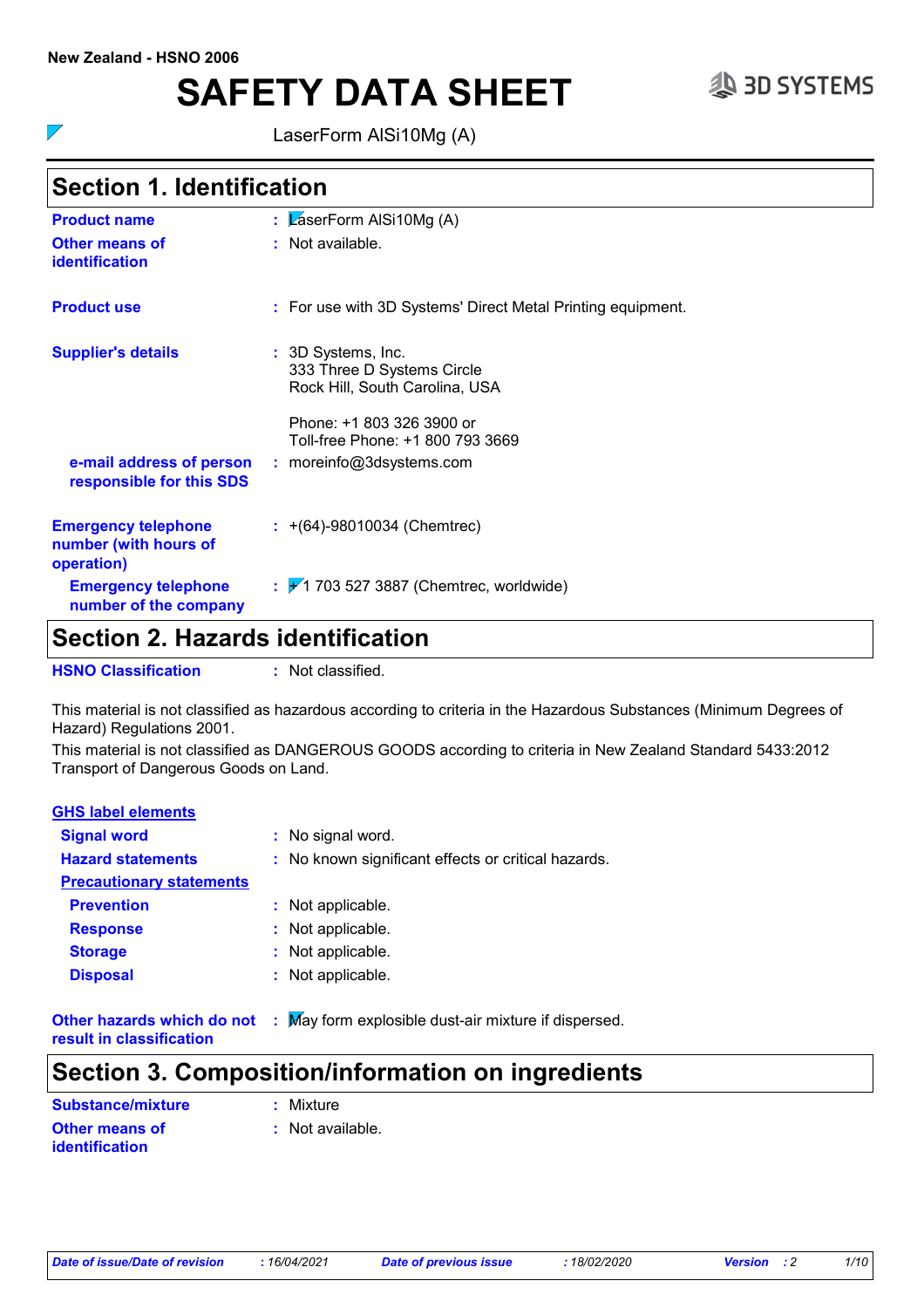### **Section 3. Composition/information on ingredients**

| <b>Ingredient name</b>        | $%$ (w/w)  | <b>CAS number</b> |
|-------------------------------|------------|-------------------|
| Aluminium powder (stabilized) | I≥75 - ≤90 | 7429-90-5         |
| silicon                       | 1≥10 - ≤25 | 7440-21-3         |

**There are no additional ingredients present which, within the current knowledge of the supplier and in the concentrations applicable, are classified as hazardous to health or the environment and hence require reporting in this section.**

**Occupational exposure limits, if available, are listed in Section 8.**

### **Section 4. First aid measures**

| <b>Description of necessary first aid measures</b> |                                                                                                                                                                                                                                                                                                                                                           |  |  |
|----------------------------------------------------|-----------------------------------------------------------------------------------------------------------------------------------------------------------------------------------------------------------------------------------------------------------------------------------------------------------------------------------------------------------|--|--|
| <b>Inhalation</b>                                  | : Remove victim to fresh air and keep at rest in a position comfortable for breathing.<br>Get medical attention if symptoms occur.                                                                                                                                                                                                                        |  |  |
| <b>Ingestion</b>                                   | : Wash out mouth with water. Remove victim to fresh air and keep at rest in a<br>position comfortable for breathing. If material has been swallowed and the exposed<br>person is conscious, give small quantities of water to drink. Do not induce vomiting<br>unless directed to do so by medical personnel. Get medical attention if symptoms<br>occur. |  |  |
| <b>Skin contact</b>                                | : Flush contaminated skin with plenty of water. Remove contaminated clothing and<br>shoes. Get medical attention if symptoms occur.                                                                                                                                                                                                                       |  |  |
| Eye contact                                        | : Immediately flush eyes with plenty of water, occasionally lifting the upper and lower<br>eyelids. Check for and remove any contact lenses. Get medical attention if irritation<br>occurs.                                                                                                                                                               |  |  |

#### **Most important symptoms/effects, acute and delayed**

| <b>Potential acute health effects</b> |                                                                                                                                             |
|---------------------------------------|---------------------------------------------------------------------------------------------------------------------------------------------|
| <b>Inhalation</b>                     | : Exposure to airborne concentrations above statutory or recommended exposure<br>limits may cause irritation of the nose, throat and lungs. |
| <b>Ingestion</b>                      | : No known significant effects or critical hazards.                                                                                         |
| <b>Skin contact</b>                   | : No known significant effects or critical hazards.                                                                                         |
| Eye contact                           | : Exposure to airborne concentrations above statutory or recommended exposure<br>limits may cause irritation of the eyes.                   |
| <b>Over-exposure signs/symptoms</b>   |                                                                                                                                             |
| <b>Inhalation</b>                     | : Adverse symptoms may include the following:<br>respiratory tract irritation<br>coughing                                                   |
| <b>Ingestion</b>                      | : No specific data.                                                                                                                         |

**Skin** No specific data. **: Eyes :** Adverse symptoms may include the following: irritation redness

| Indication of immediate medical attention and special treatment needed, if necessary |                                                                                                                                                       |  |  |
|--------------------------------------------------------------------------------------|-------------------------------------------------------------------------------------------------------------------------------------------------------|--|--|
| <b>Specific treatments</b>                                                           | : Not available.                                                                                                                                      |  |  |
| <b>Notes to physician</b>                                                            | : No specific treatment. Treat symptomatically. Contact poison treatment specialist<br>immediately if large quantities have been ingested or inhaled. |  |  |
| <b>Protection of first-aiders</b>                                                    | : No action shall be taken involving any personal risk or without suitable training.                                                                  |  |  |

#### **See toxicological information (Section 11)**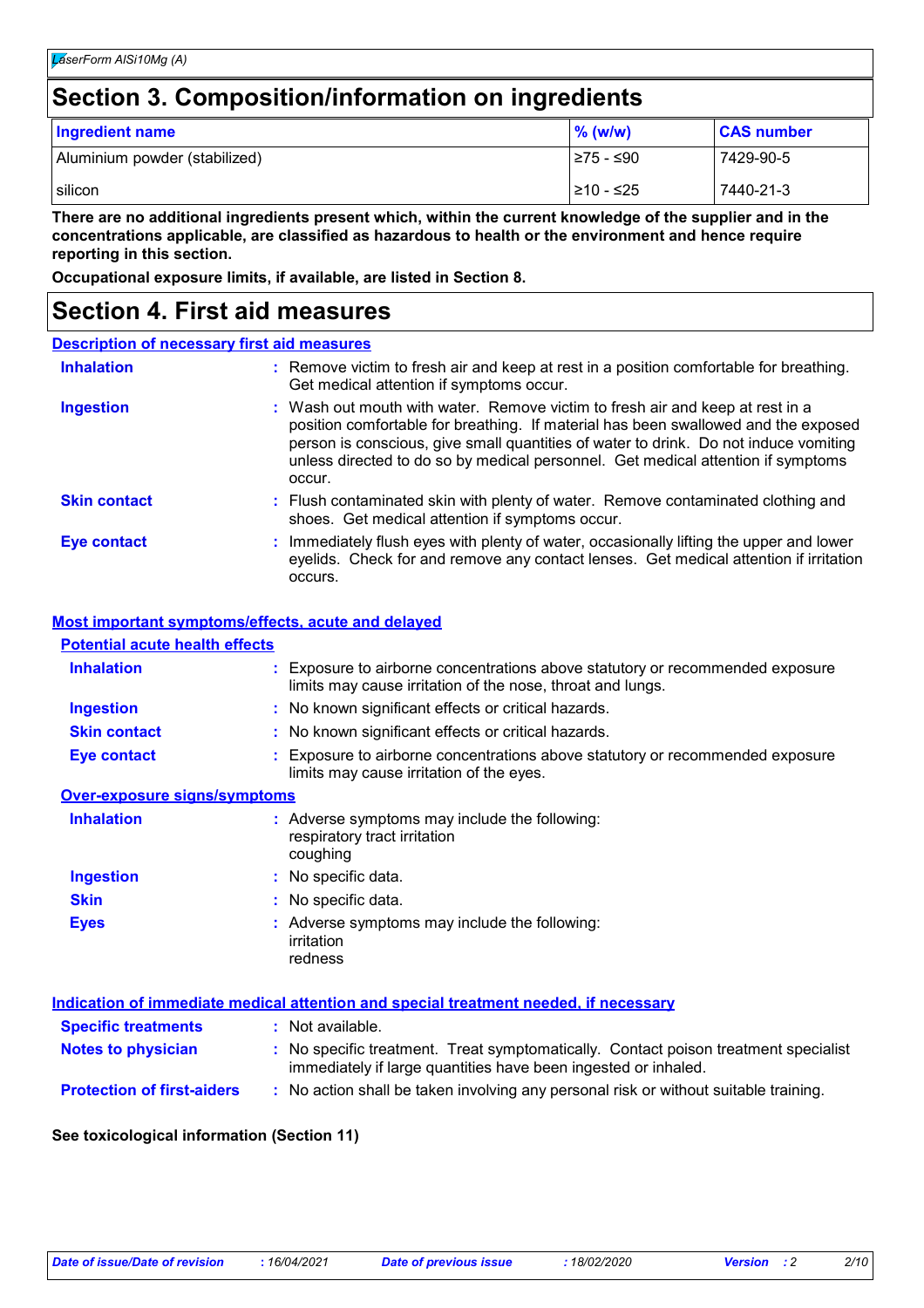### **Section 5. Firefighting measures**

| <b>Extinguishing media</b>                               |                                                                                                                                                                                                     |
|----------------------------------------------------------|-----------------------------------------------------------------------------------------------------------------------------------------------------------------------------------------------------|
| <b>Suitable extinguishing</b><br>media                   | : Use approved Class D extinguisher or smother with dry sand, dry clay or dry ground<br>limestone. Use an extinguishing agent suitable for the surrounding fire.                                    |
| <b>Unsuitable extinguishing</b><br>media                 | $\therefore$ CO <sub>2</sub> , water, ABC powder and foam.                                                                                                                                          |
| <b>Specific hazards arising</b><br>from the chemical     | : May form explosible dust-air mixture if dispersed.                                                                                                                                                |
| <b>Hazardous thermal</b><br>decomposition products       | : Decomposition products may include the following materials:<br>metal oxide/oxides                                                                                                                 |
| <b>Special precautions for fire-</b><br>fighters         | : Promptly isolate the scene by removing all persons from the vicinity of the incident if<br>there is a fire. No action shall be taken involving any personal risk or without<br>suitable training. |
| <b>Special protective</b><br>equipment for fire-fighters | : Fire-fighters should wear appropriate protective equipment and self-contained<br>breathing apparatus (SCBA) with a full face-piece operated in positive pressure<br>mode.                         |
| <b>Hazchem code</b>                                      | : Not available.                                                                                                                                                                                    |
| <b>Remark (Explosibility)</b>                            | : May form explosible dust-air mixture if dispersed.                                                                                                                                                |
|                                                          | Kst Value: 103 bar m/s - Class ST1<br>Minimum ignition energy (mJ): 1000 to 10000                                                                                                                   |

### **Section 6. Accidental release measures**

| <b>Personal precautions,</b><br>protective equipment and<br>emergency procedures | : No action shall be taken involving any personal risk or without suitable training.<br>Evacuate surrounding areas. Keep unnecessary and unprotected personnel from<br>entering. Do not touch or walk through spilt material. Shut off all ignition sources.<br>No flares, smoking or flames in hazard area. Avoid breathing dust. Put on<br>appropriate personal protective equipment (see Section 8).                                                                                                                                                                                                                                                                                                                                 |
|----------------------------------------------------------------------------------|-----------------------------------------------------------------------------------------------------------------------------------------------------------------------------------------------------------------------------------------------------------------------------------------------------------------------------------------------------------------------------------------------------------------------------------------------------------------------------------------------------------------------------------------------------------------------------------------------------------------------------------------------------------------------------------------------------------------------------------------|
| <b>Environmental precautions</b>                                                 | : Avoid dispersal of spilt material and runoff and contact with soil, waterways, drains<br>and sewers. Inform the relevant authorities if the product has caused environmental<br>pollution (sewers, waterways, soil or air).                                                                                                                                                                                                                                                                                                                                                                                                                                                                                                           |
| Methods and material for containment and cleaning up                             |                                                                                                                                                                                                                                                                                                                                                                                                                                                                                                                                                                                                                                                                                                                                         |
| <b>Small spill</b>                                                               | : Move containers from spill area. Use spark-proof tools and explosion-proof<br>equipment. Avoid dust generation. Do not dry sweep. Use only vacuum cleaners<br>equipped with a wet separator system and a grounding cable (ATEX, Hazardous<br>locations certified / Suitable for use with Group E (IIIC) Conductive Dusts / Suitable<br>for use in Class 2, Division II (Zone 22) locations or better). Place spilled material in<br>a designated, labeled waste container. Dispose of via a licensed waste disposal<br>contractor.                                                                                                                                                                                                    |
| <b>Large spill</b>                                                               | : Move containers from spill area. Use spark-proof tools and explosion-proof<br>equipment. Approach the release from upwind. Prevent entry into sewers, water<br>courses, basements or confined areas. Avoid dust generation. Do not dry sweep.<br>Use only vacuum cleaners equipped with a wet separator system and a grounding<br>cable (ATEX, Hazardous locations certified / Suitable for use with Group E (IIIC)<br>Conductive Dusts / Suitable for use in Class 2, Division II (Zone 22) locations or<br>better). Avoid creating dusty conditions and prevent wind dispersal. Dispose of via<br>a licensed waste disposal contractor. Note: see Section 1 for emergency contact<br>information and Section 13 for waste disposal. |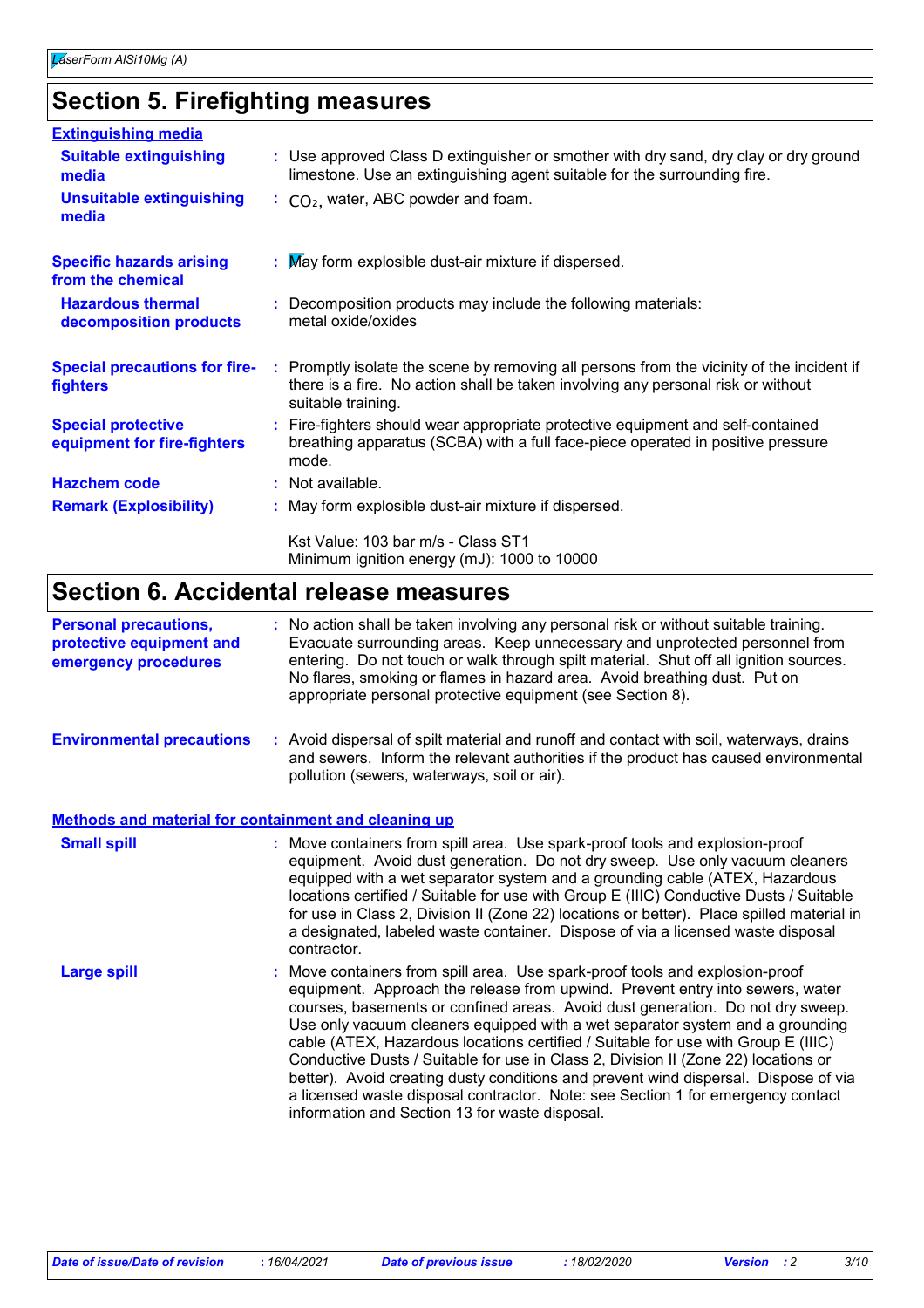### **Section 7. Handling and storage**

| <b>Precautions for safe</b><br>handling                                   | : Put on appropriate personal protective equipment (see Section 8). Eating, drinking<br>and smoking should be prohibited in areas where this material is handled, stored<br>and processed. Workers should wash hands and face before eating, drinking and<br>smoking. Remove contaminated clothing and protective equipment before entering<br>eating areas. Avoid breathing dust.                                                                                                                                                                                                  |
|---------------------------------------------------------------------------|-------------------------------------------------------------------------------------------------------------------------------------------------------------------------------------------------------------------------------------------------------------------------------------------------------------------------------------------------------------------------------------------------------------------------------------------------------------------------------------------------------------------------------------------------------------------------------------|
| <b>Conditions for safe storage,</b><br>including any<br>incompatibilities | : Store in accordance with local regulations. Store in original container protected<br>from direct sunlight in a dry, cool and well-ventilated area, away from incompatible<br>materials (see Section 10) and food and drink. Keep container tightly closed and<br>sealed until ready for use. Containers that have been opened must be carefully<br>resealed and kept upright to prevent leakage. Do not store in unlabelled containers.<br>Use appropriate containment to avoid environmental contamination. See Section 10<br>for incompatible materials before handling or use. |

### **Section 8. Exposure controls/personal protection**

#### **Control parameters**

#### **Occupational exposure limits**

| <b>Ingredient name</b>                | <b>Exposure limits</b>                                                                                 |
|---------------------------------------|--------------------------------------------------------------------------------------------------------|
| <b>A</b> luminium powder (stabilized) | NZ HSWA 2015 (New Zealand, 11/2019).<br>WES-TWA: 10 mg/m <sup>3</sup> , (as AI) 8 hours.<br>Form: Dust |
| silicon                               | NZ HSWA 2015 (New Zealand, 11/2019).<br>WES-TWA: 10 mg/m <sup>3</sup> 8 hours.                         |

|                                       | : Use only with adequate ventilation. If user operations generate dust, fumes, gas,<br>vapour or mist, use process enclosures, local exhaust ventilation or other<br>engineering controls to keep worker exposure to airborne contaminants below any<br>recommended or statutory limits.                                                                                                                                                                                                                                                                                                                                  |
|---------------------------------------|---------------------------------------------------------------------------------------------------------------------------------------------------------------------------------------------------------------------------------------------------------------------------------------------------------------------------------------------------------------------------------------------------------------------------------------------------------------------------------------------------------------------------------------------------------------------------------------------------------------------------|
|                                       | Emissions from ventilation or work process equipment should be checked to ensure<br>they comply with the requirements of environmental protection legislation. In some<br>cases, fume scrubbers, filters or engineering modifications to the process<br>equipment will be necessary to reduce emissions to acceptable levels.                                                                                                                                                                                                                                                                                             |
| <b>Individual protection measures</b> |                                                                                                                                                                                                                                                                                                                                                                                                                                                                                                                                                                                                                           |
|                                       | : Do not blow dust off clothing or skin with compressed air. Wash hands, forearms<br>and face thoroughly after handling chemical products, before eating, smoking and<br>using the lavatory and at the end of the working period. Appropriate techniques<br>should be used to remove potentially contaminated clothing. Wash contaminated<br>clothing before reusing. Ensure that eyewash stations and safety showers are close<br>to the workstation location.                                                                                                                                                           |
|                                       | : Use a properly fitted, particulate filter respirator complying with an approved<br>standard if a risk assessment indicates this is necessary. Respirator selection must<br>be based on known or anticipated exposure levels, the hazards of the product and<br>the safe working limits of the selected respirator.                                                                                                                                                                                                                                                                                                      |
|                                       | : Chemical-resistant, impervious gloves complying with an approved standard should<br>be worn at all times when handling chemical products if a risk assessment indicates<br>this is necessary. Considering the parameters specified by the glove manufacturer,<br>check during use that the gloves are still retaining their protective properties. It<br>should be noted that the time to breakthrough for any glove material may be<br>different for different glove manufacturers. In the case of mixtures, consisting of<br>several substances, the protection time of the gloves cannot be accurately<br>estimated. |
|                                       |                                                                                                                                                                                                                                                                                                                                                                                                                                                                                                                                                                                                                           |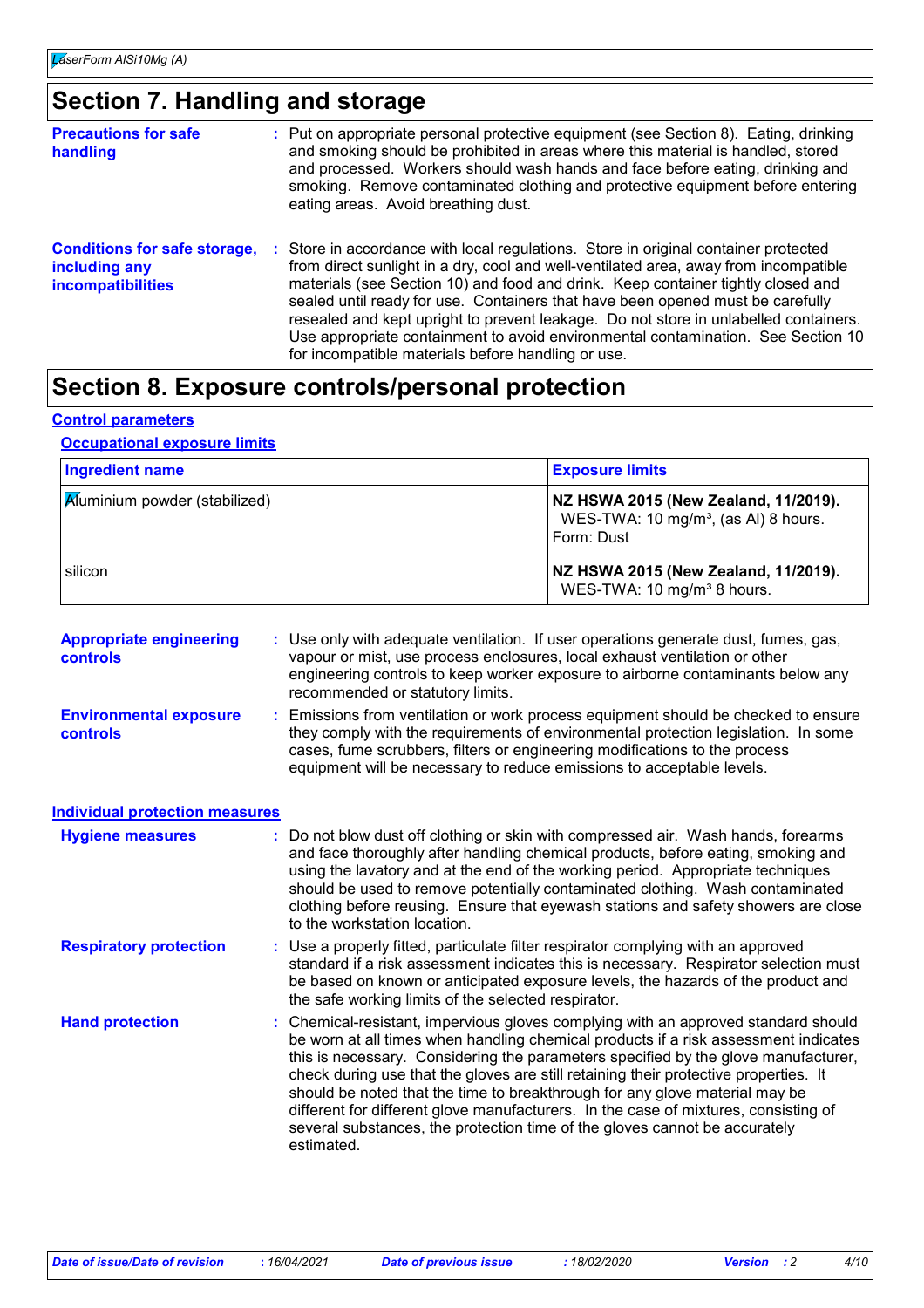## **Section 8. Exposure controls/personal protection**

| <b>Eye protection</b>  | : Safety eyewear complying with an approved standard should be used when a risk<br>assessment indicates this is necessary to avoid exposure to liquid splashes, mists,<br>gases or dusts. If contact is possible, the following protection should be worn,<br>unless the assessment indicates a higher degree of protection: safety glasses with<br>side-shields. If operating conditions cause high dust concentrations to be produced,<br>use dust goggles. |
|------------------------|---------------------------------------------------------------------------------------------------------------------------------------------------------------------------------------------------------------------------------------------------------------------------------------------------------------------------------------------------------------------------------------------------------------------------------------------------------------|
| <b>Skin protection</b> | : Personal protective equipment for the body should be selected based on the task<br>being performed and the risks involved and should be approved by a specialist<br>before handling this product.<br>For the greatest protection from static discharges, clothing should include anti-static<br>overalls, boots and gloves.                                                                                                                                 |

### **Section 9. Physical and chemical properties**

| <b>Appearance</b>                                               |                                                                                                                   |      |
|-----------------------------------------------------------------|-------------------------------------------------------------------------------------------------------------------|------|
| <b>Physical state</b>                                           | : Solid. [Powder. particle size: $100\%$ < 100 $\mu$ m]                                                           |      |
| <b>Colour</b>                                                   | Silver. Grey.                                                                                                     |      |
| <b>Odour</b>                                                    | Odourless.                                                                                                        |      |
| <b>Odour threshold</b>                                          | Not applicable.                                                                                                   |      |
| рH                                                              | Not applicable.                                                                                                   |      |
| <b>Melting point</b>                                            | 570 to 660°C (1058 to 1220°F)                                                                                     |      |
| <b>Boiling point</b>                                            | Not available.                                                                                                    |      |
| <b>Flash point</b>                                              | Not available.                                                                                                    |      |
| <b>Evaporation rate</b>                                         | : Not available.                                                                                                  |      |
| <b>Flammability (solid, gas)</b>                                | : Flammable.                                                                                                      |      |
| <b>Lower and upper explosive</b><br>(flammable) limits          | : Lower: 30 g/m <sup>3</sup> (minimum explosive concentration of dust)                                            |      |
| <b>Vapour pressure</b>                                          | : Not available.                                                                                                  |      |
| <b>Vapour density</b>                                           | : Not available.                                                                                                  |      |
| <b>Relative density</b>                                         | : Not available.                                                                                                  |      |
| <b>Density</b>                                                  | $: 2.5$ to 2.7 g/cm <sup>3</sup> (Al alloy)<br>0.7 to 1.5 g/cm <sup>3</sup> (Bulk density: Powder.)               |      |
| <b>Solubility</b>                                               | Not available.                                                                                                    |      |
| <b>Solubility in water</b>                                      | : Insoluble.                                                                                                      |      |
| <b>Partition coefficient: n-</b><br>octanol/water               | : Not applicable.                                                                                                 |      |
| <b>Auto-ignition temperature</b>                                | Minimum cloud ignition temperature (°C): >600 (>1112°F)<br>Minimum layer ignition temperature (°C): >400 (>752°F) |      |
| <b>Decomposition temperature</b>                                | : Not applicable.                                                                                                 |      |
| <b>Viscosity</b>                                                | : Not applicable.                                                                                                 |      |
| <b>Explosive properties</b>                                     | : May form explosible dust-air mixture if dispersed.                                                              |      |
|                                                                 | Kst Value: 103 bar m/s - Class ST1<br>Minimum ignition energy (mJ): 1000 to 10000                                 |      |
| <b>Particle characteristics</b>                                 | : Not available.                                                                                                  |      |
| <b>Aerosol product</b>                                          |                                                                                                                   |      |
| <b>Type of aerosol</b>                                          | Not applicable.                                                                                                   |      |
| <b>Heat of combustion</b>                                       | Not available.                                                                                                    |      |
| <b>Ignition distance</b>                                        | Not applicable.                                                                                                   |      |
| <b>Enclosed space ignition -</b><br><b>Time equivalent</b>      | Not applicable.                                                                                                   |      |
| <b>Enclosed space ignition -</b><br><b>Deflagration density</b> | : Not applicable.                                                                                                 |      |
| <b>Flame height</b>                                             | : Not applicable.                                                                                                 |      |
| <b>Date of issue/Date of revision</b>                           | : 16/04/2021<br>$\cdot$ : 2<br><b>Date of previous issue</b><br>: 18/02/2020<br><b>Version</b>                    | 5/10 |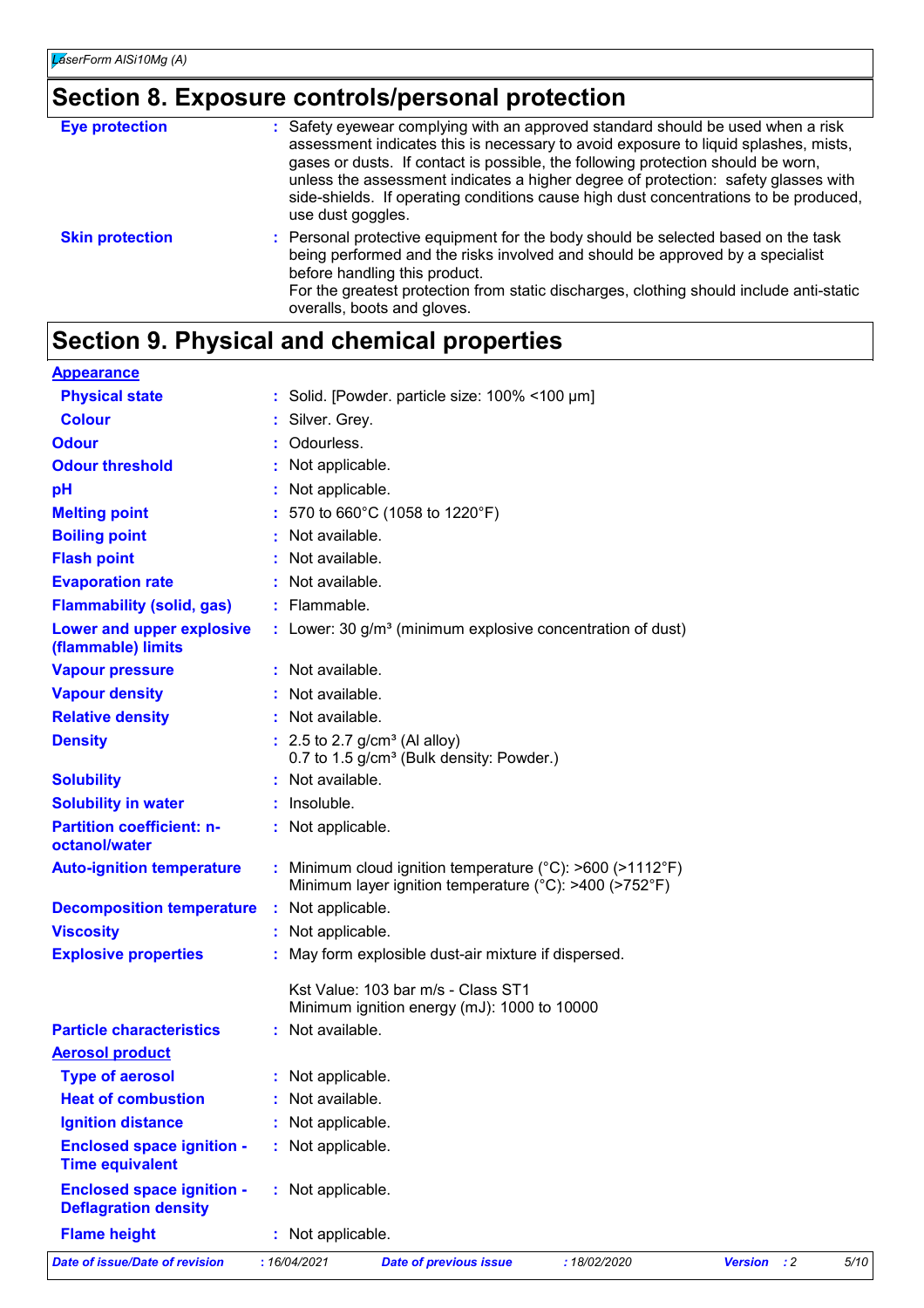### **Section 9. Physical and chemical properties**

**Flame duration :** Not applicable.

### **Section 10. Stability and reactivity**

| <b>Chemical stability</b>                    | : The product is stable.                                                                                                                                                                                        |
|----------------------------------------------|-----------------------------------------------------------------------------------------------------------------------------------------------------------------------------------------------------------------|
| <b>Possibility of hazardous</b><br>reactions | : Under normal conditions of storage and use, hazardous reactions will not occur.                                                                                                                               |
|                                              | Evolves hydrogen on contact with water. Keep away from the following materials to<br>prevent strong exothermic reactions: Strong oxidising materials. Fine dust clouds<br>may form explosive mixtures with air. |
| <b>Conditions to avoid</b>                   | : Keep away from water or moist air. Keep away from heat, sparks and flame. Avoid<br>dust generation. Avoid static electrical charge.                                                                           |
| <b>Incompatible materials</b>                | : Reactive or incompatible with the following materials: water, alcohols, amines,<br>alkalis, acids, oxidising materials, halogenated hydrocarbons, combustible materials.                                      |
| <b>Hazardous decomposition</b><br>products   | : Under normal conditions of storage and use, hazardous decomposition products<br>should not be produced.<br>Contact with water liberates extremely flammable gases. Hydrogen source. [<1 L/<br>(kg h)]         |

### **Section 11. Toxicological information**

#### **Information on toxicological effects**

### **Acute toxicity**

| <b>Product/ingredient name</b>                          | <b>Result</b>                                                       | <b>Species</b> | <b>Dose</b>          | <b>Exposure</b> |
|---------------------------------------------------------|---------------------------------------------------------------------|----------------|----------------------|-----------------|
| Aluminium powder<br>(stabilized)                        | <b>LC50 Inhalation Dusts and mists</b>                              | Rat            | >0.888 mg/l          | 4 hours         |
|                                                         | LD50 Oral                                                           | Rat            | >2000 mg/kg          |                 |
|                                                         | <b>NOAEL Inhalation Dusts and</b><br>mists                          | Rat            | 10 mg/m <sup>3</sup> | 4 hours         |
| <b>Conclusion/Summary</b>                               | : Based on available data, the classification criteria are not met. |                |                      |                 |
| <b>Irritation/Corrosion</b>                             |                                                                     |                |                      |                 |
| <b>Conclusion/Summary</b>                               | : Not available.                                                    |                |                      |                 |
| <b>Sensitisation</b>                                    |                                                                     |                |                      |                 |
| <b>Conclusion/Summary</b>                               | : Not available.                                                    |                |                      |                 |
| <b>Mutagenicity</b>                                     |                                                                     |                |                      |                 |
| <b>Conclusion/Summary</b>                               | : Not available.                                                    |                |                      |                 |
| <b>Carcinogenicity</b>                                  |                                                                     |                |                      |                 |
| <b>Conclusion/Summary</b>                               | : Not available.                                                    |                |                      |                 |
| <b>Reproductive toxicity</b>                            |                                                                     |                |                      |                 |
| <b>Conclusion/Summary</b>                               | : Not available.                                                    |                |                      |                 |
| <b>Teratogenicity</b>                                   |                                                                     |                |                      |                 |
| <b>Conclusion/Summary</b>                               | : Not available.                                                    |                |                      |                 |
| <b>Specific target organ toxicity</b><br>Not available. |                                                                     |                |                      |                 |
| <b>Aspiration hazard</b><br>Not available.              |                                                                     |                |                      |                 |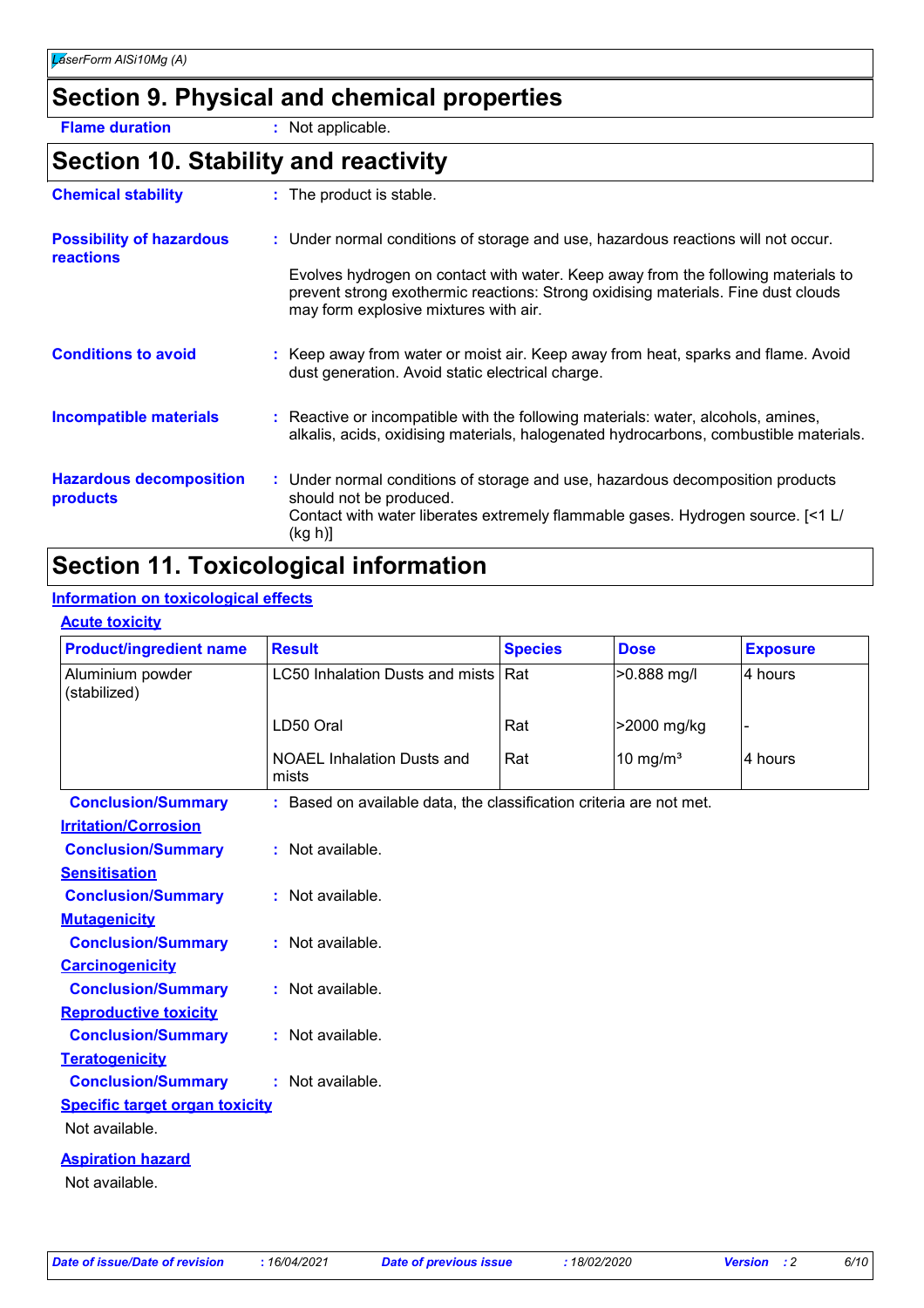### **Section 11. Toxicological information**

| <b>Information on likely routes : Not available.</b><br>of exposure |                                                                                                                                             |
|---------------------------------------------------------------------|---------------------------------------------------------------------------------------------------------------------------------------------|
| <b>Potential acute health effects</b>                               |                                                                                                                                             |
| Eye contact                                                         | : Exposure to airborne concentrations above statutory or recommended exposure<br>limits may cause irritation of the eyes.                   |
| <b>Inhalation</b>                                                   | : Exposure to airborne concentrations above statutory or recommended exposure<br>limits may cause irritation of the nose, throat and lungs. |
| <b>Skin contact</b>                                                 | : No known significant effects or critical hazards.                                                                                         |
| <b>Ingestion</b>                                                    | : No known significant effects or critical hazards.                                                                                         |
|                                                                     |                                                                                                                                             |
|                                                                     | <b>Symptoms related to the physical, chemical and toxicological characteristics</b>                                                         |

| Eye contact         | : Adverse symptoms may include the following:<br>irritation<br>redness                    |
|---------------------|-------------------------------------------------------------------------------------------|
| <b>Inhalation</b>   | : Adverse symptoms may include the following:<br>respiratory tract irritation<br>coughing |
| <b>Skin contact</b> | : No specific data.                                                                       |
| <b>Ingestion</b>    | : No specific data.                                                                       |

### **Delayed and immediate effects as well as chronic effects from short and long-term exposure**

|                                                   | <u>ociavcu anu immiculate chects as wen as chronic enects from short anu iong-term exposure</u> |
|---------------------------------------------------|-------------------------------------------------------------------------------------------------|
| <b>Short term exposure</b>                        |                                                                                                 |
| <b>Potential immediate</b><br><b>effects</b>      | $:$ Not available.                                                                              |
| <b>Potential delayed effects</b>                  | : Not available.                                                                                |
| <b>Long term exposure</b>                         |                                                                                                 |
| <b>Potential immediate</b><br><b>effects</b>      | : Not available.                                                                                |
| <b>Potential delayed effects : Not available.</b> |                                                                                                 |
| <b>Potential chronic health effects</b>           |                                                                                                 |
| Not available.                                    |                                                                                                 |
| <b>Conclusion/Summary</b>                         | : Not available.                                                                                |
| <b>General</b>                                    | : No known significant effects or critical hazards.                                             |
| <b>Inhalation</b>                                 | : Repeated or prolonged inhalation of dust may lead to chronic respiratory irritation.          |
| <b>Ingestion</b>                                  | : No known significant effects or critical hazards.                                             |
| <b>Skin contact</b>                               | : No known significant effects or critical hazards.                                             |
| <b>Eye contact</b>                                | : No known significant effects or critical hazards.                                             |
| <b>Carcinogenicity</b>                            | : No known significant effects or critical hazards.                                             |
| <b>Mutagenicity</b>                               | : No known significant effects or critical hazards.                                             |
| <b>Teratogenicity</b>                             | : No known significant effects or critical hazards.                                             |
| <b>Developmental effects</b>                      | : No known significant effects or critical hazards.                                             |

**Fertility effects :** No known significant effects or critical hazards.

#### **Numerical measures of toxicity**

#### **Acute toxicity estimates**

| Route | <b>ATE value</b> |
|-------|------------------|
| Oral  | 22727.27 mg/kg   |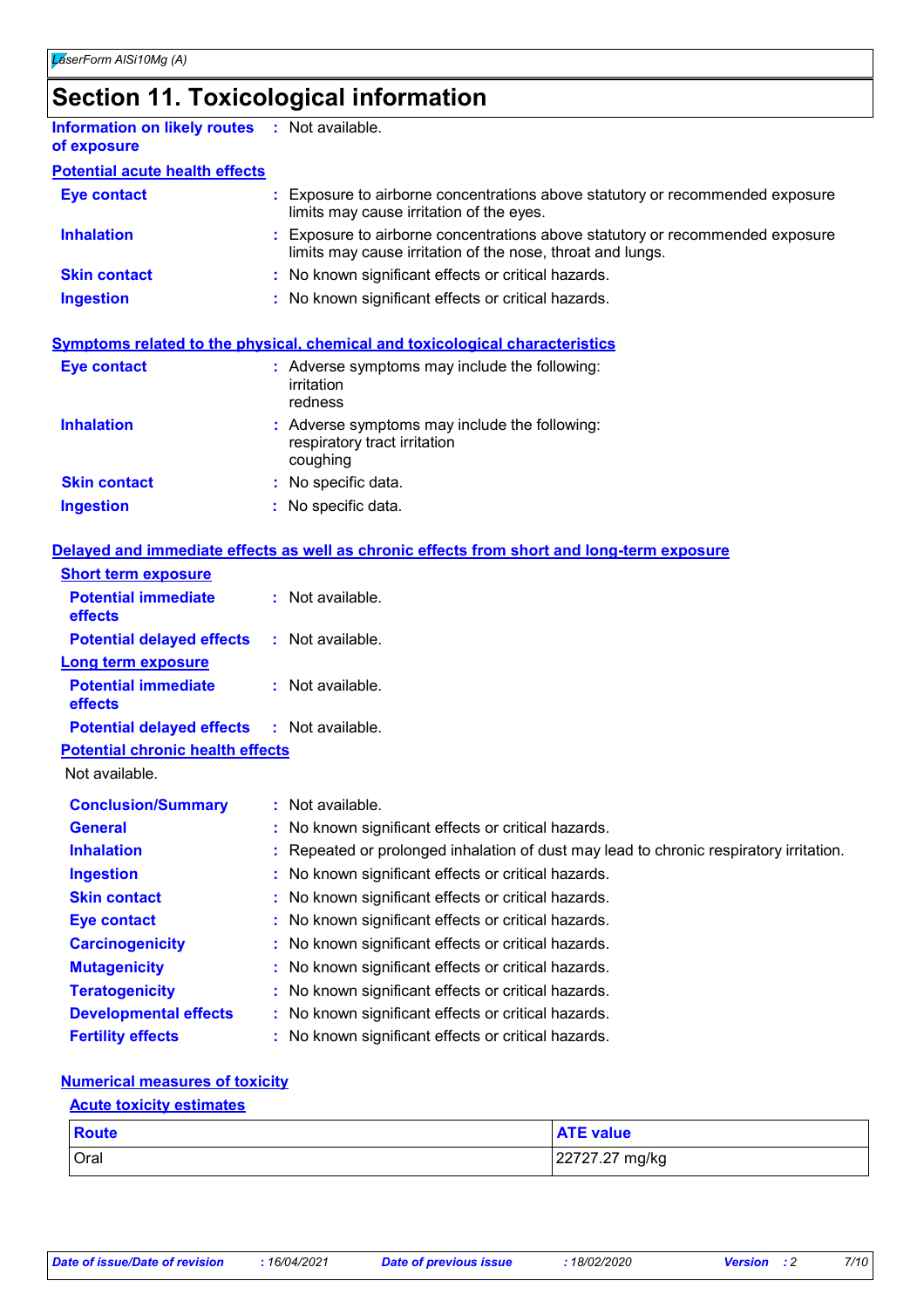| <b>Section 12. Ecological information</b>               |                                                                                                           |  |
|---------------------------------------------------------|-----------------------------------------------------------------------------------------------------------|--|
| <b>Ecotoxicity</b>                                      | : No known significant effects or critical hazards.                                                       |  |
| <b>Aquatic and terrestrial toxicity</b>                 |                                                                                                           |  |
| <b>Conclusion/Summary</b>                               | : Not available.                                                                                          |  |
| <b>Persistence/degradability</b>                        |                                                                                                           |  |
| <b>Conclusion/Summary</b>                               | : The methods for determining the biological degradability are not applicable to<br>inorganic substances. |  |
| <b>Bioaccumulative potential</b><br>Not available.      |                                                                                                           |  |
| <b>Mobility in soil</b>                                 |                                                                                                           |  |
| <b>Soil/water partition</b><br><b>coefficient (Koc)</b> | : Not available.                                                                                          |  |
| <b>Mobility</b>                                         | $:$ Not available.                                                                                        |  |
| <b>Other adverse effects</b>                            | : No known significant effects or critical hazards.                                                       |  |
|                                                         | <b>Section 13. Disposal considerations</b>                                                                |  |

| <b>Disposal methods</b> | : The generation of waste should be avoided or minimised wherever possible.<br>Disposal of this product, solutions and any by-products should at all times comply<br>with the requirements of environmental protection and waste disposal legislation<br>and any regional local authority requirements. Dispose of surplus and non-<br>recyclable products via a licensed waste disposal contractor. Waste should not be<br>disposed of untreated to the sewer unless fully compliant with the requirements of<br>all authorities with jurisdiction. Waste packaging should be recycled. Incineration or<br>landfill should only be considered when recycling is not feasible. This material and<br>its container must be disposed of in a safe way. Empty containers or liners may<br>retain some product residues. Avoid dispersal of spilt material and runoff and |
|-------------------------|-----------------------------------------------------------------------------------------------------------------------------------------------------------------------------------------------------------------------------------------------------------------------------------------------------------------------------------------------------------------------------------------------------------------------------------------------------------------------------------------------------------------------------------------------------------------------------------------------------------------------------------------------------------------------------------------------------------------------------------------------------------------------------------------------------------------------------------------------------------------------|
|                         | contact with soil, waterways, drains and sewers.                                                                                                                                                                                                                                                                                                                                                                                                                                                                                                                                                                                                                                                                                                                                                                                                                      |

### **Section 14. Transport information**

|                                      | <b>New Zealand</b>       | <b>IMDG</b>          | <b>IATA</b>    |
|--------------------------------------|--------------------------|----------------------|----------------|
| <b>UN number</b>                     | Not regulated.           | Not regulated.       | Not regulated. |
| <b>UN proper</b><br>shipping name    | $\blacksquare$           |                      |                |
| <b>Transport hazard</b><br>class(es) | $\overline{\phantom{a}}$ |                      |                |
| Label                                |                          |                      |                |
| <b>Packing group</b>                 | $\blacksquare$           |                      |                |
| <b>Environmental</b><br>hazards      | No.                      | Marine Pollutant: No | No.            |

**Special precautions for user Transport within user's premises:** always transport in closed containers that are **:** upright and secure. Ensure that persons transporting the product know what to do in the event of an accident or spillage.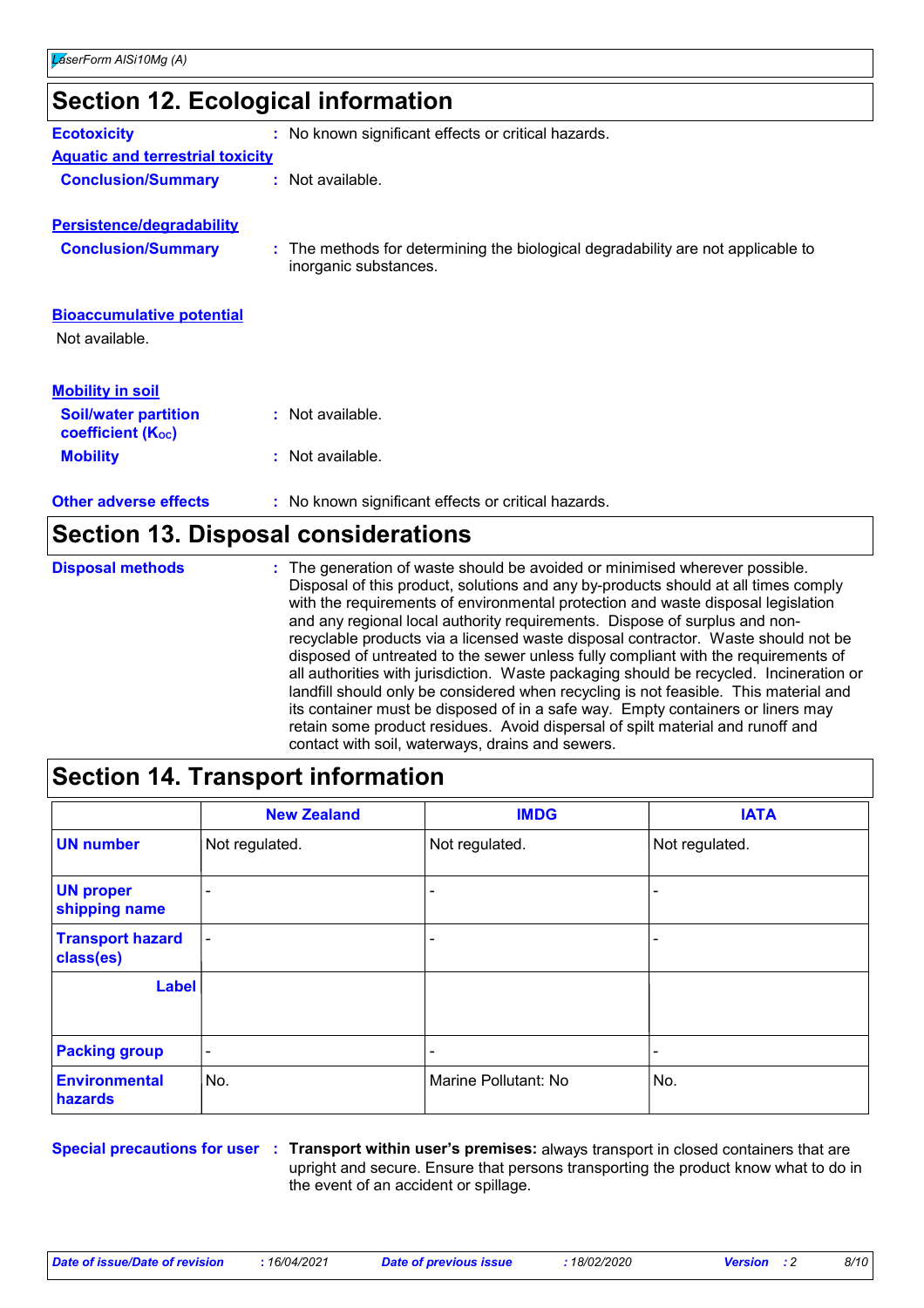### **Section 14. Transport information**

**Transport in bulk according :** Not applicable. **to IMO instruments**

### **Section 15. Regulatory information**

**HSNO Approval Number :** Not applicable.

- 
- **HSNO Group Standard :** Not applied (Non-dangerous substances).

**HSNO Classification :** Not classified.

#### **International regulations**

**Chemical Weapon Convention List Schedules I, II & III Chemicals** Not listed.

#### **Montreal Protocol**

Not listed.

**Stockholm Convention on Persistent Organic Pollutants** Not listed.

#### **Rotterdam Convention on Prior Informed Consent (PIC)**

Not listed.

#### **UNECE Aarhus Protocol on POPs and Heavy Metals**

Not listed.

#### **Inventory list**

| <b>Australia</b>         |   | : All components are listed or exempted. |
|--------------------------|---|------------------------------------------|
| <b>Canada</b>            |   | : All components are listed or exempted. |
| <b>China</b>             |   | : All components are listed or exempted. |
| <b>Europe</b>            |   | : All components are listed or exempted. |
| <b>New Zealand</b>       |   | : All components are listed or exempted. |
| <b>Philippines</b>       |   | : All components are listed or exempted. |
| <b>Republic of Korea</b> |   | : All components are listed or exempted. |
| <b>Taiwan</b>            |   | : All components are listed or exempted. |
| <b>Turkey</b>            |   | : All components are listed or exempted. |
| <b>United States</b>     | ÷ | All components are active or exempted.   |
| <b>Viet Nam</b>          |   | : All components are listed or exempted. |

### **Section 16. Other information**

| <b>History</b>                    |                                                                                                                                                                                                                                                                                                                                                                                                                                                                                                                                                                                                                                                               |
|-----------------------------------|---------------------------------------------------------------------------------------------------------------------------------------------------------------------------------------------------------------------------------------------------------------------------------------------------------------------------------------------------------------------------------------------------------------------------------------------------------------------------------------------------------------------------------------------------------------------------------------------------------------------------------------------------------------|
| Date of printing                  | : 16/04/2021                                                                                                                                                                                                                                                                                                                                                                                                                                                                                                                                                                                                                                                  |
| Date of issue/Date of<br>revision | : 16/04/2021                                                                                                                                                                                                                                                                                                                                                                                                                                                                                                                                                                                                                                                  |
| Date of previous issue            | : 18/02/2020                                                                                                                                                                                                                                                                                                                                                                                                                                                                                                                                                                                                                                                  |
| <b>Version</b>                    | $\therefore$ 2                                                                                                                                                                                                                                                                                                                                                                                                                                                                                                                                                                                                                                                |
| <b>Key to abbreviations</b>       | $\therefore$ ADG = Australian Dangerous Goods<br>ADR = The European Agreement concerning the International Carriage of<br>Dangerous Goods by Road<br>ATE = Acute Toxicity Estimate<br><b>BCF = Bioconcentration Factor</b><br>GHS = Globally Harmonized System of Classification and Labelling of Chemicals<br>HSNO = Hazardous Substances and New Organisms<br>IATA = International Air Transport Association<br>IBC = Intermediate Bulk Container<br><b>IMDG = International Maritime Dangerous Goods</b><br>LogPow = logarithm of the octanol/water partition coefficient<br>MARPOL = International Convention for the Prevention of Pollution From Ships, |